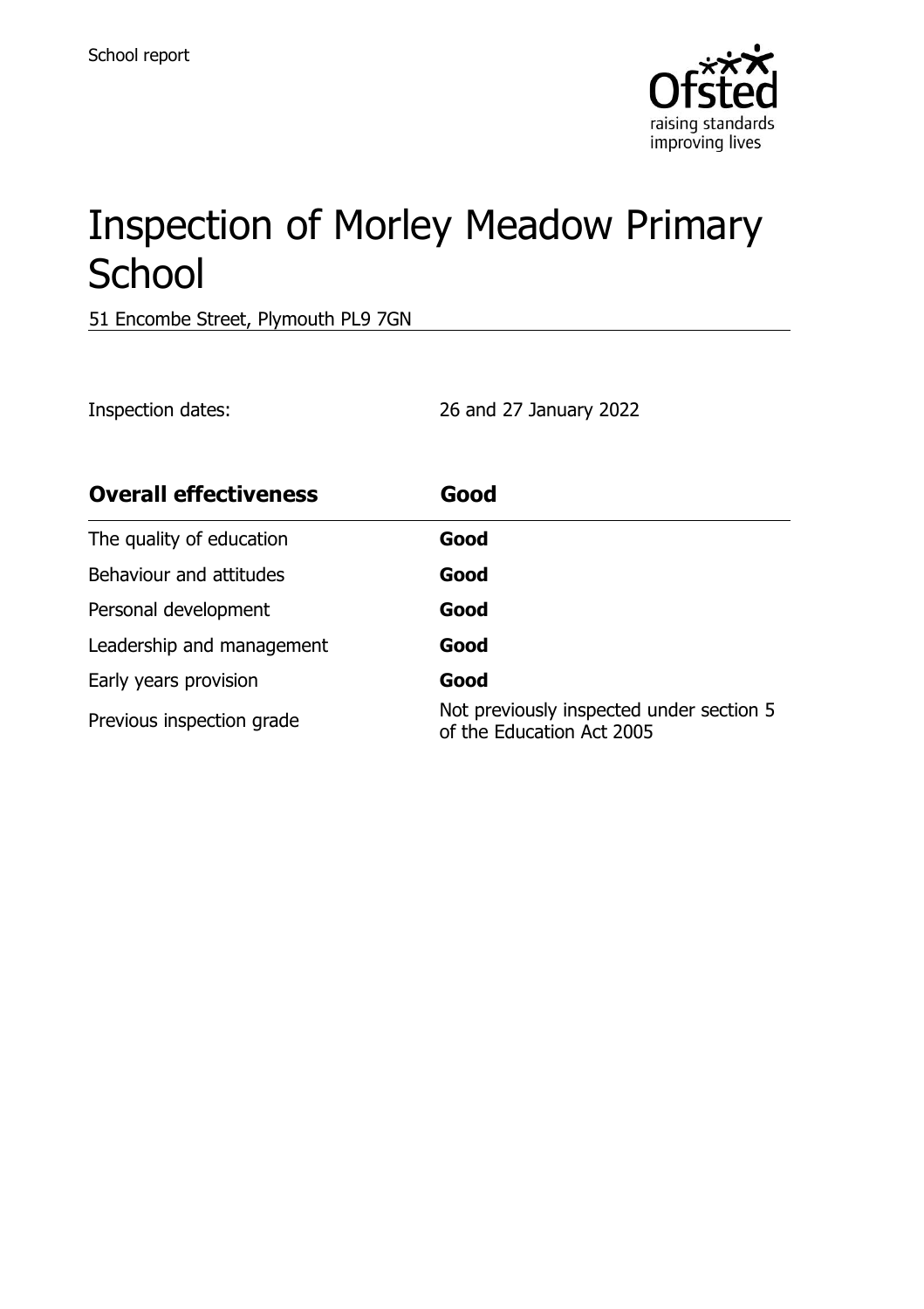

### **What is it like to attend this school?**

Morley Meadow pupils are rightly proud of their new school. They are happy and attend regularly. Leaders are determined that all pupils will succeed. They provide pupils with an ambitious curriculum and with appropriate support to succeed. Pupils rise to leaders' high expectations with enthusiasm. They try hard and persevere, even when they find some learning tricky.

Pupils' behaviour is good. Incidents of bullying are rare and are managed well by caring staff. Staff understand and use the school's behaviour system consistently. Pupils say that staff treat them with fairness and respect. Consequently, pupils feel safe.

Pupils' attitudes to their learning are strong. They enjoy representing their school and carry out their responsibilities with maturity. Pupils particularly enjoy being 'super 6's' and 'sports crew'. Parents praise the way leaders communicate with them. They particularly appreciate the extra reassurance they receive from staff when their children start school.

#### **What does the school do well and what does it need to do better?**

Leaders have ensured that pupils receive a good education despite some recent, significant challenges. They have managed the complexities caused by COVID-19 and the move to a new location with determination. Leaders, including trustees and governors, have not allowed anything to divert them from their core purpose of providing a high standard of education and care for all pupils.

Children get off to a strong start with reading as soon as they start school. Teachers ensure that children in the early years and pupils in key stage 1 have books that match their reading ability. Older pupils who remain at the early stages of reading receive timely and effective support to catch up to their peers. Consequently, most pupils read fluently.

Leaders' efforts to improve pupils' vocabulary, due to gaps caused by COVID-19, are paying off. A growing number of pupils use sophisticated language. Leaders know that further work is needed to improve pupils' writing. Pupils in key stage 2 learn spelling patterns and rules. However, they do not apply this knowledge to their writing well enough. This leads to a repetition of spelling mistakes. In key stage 1, some pupils do not use punctuation accurately. This means that, too often, the quality of their writing does not meet leaders' high expectations.

Leaders understand the school's strengths and weaknesses and use this information skilfully to prioritise further improvements. They are aware that delays caused by COVID-19 mean that some subject curriculums still need attention. In some subjects, such as history, leaders have identified suitably ambitious content. Occasionally, however, teachers do not ensure that the activities they give pupils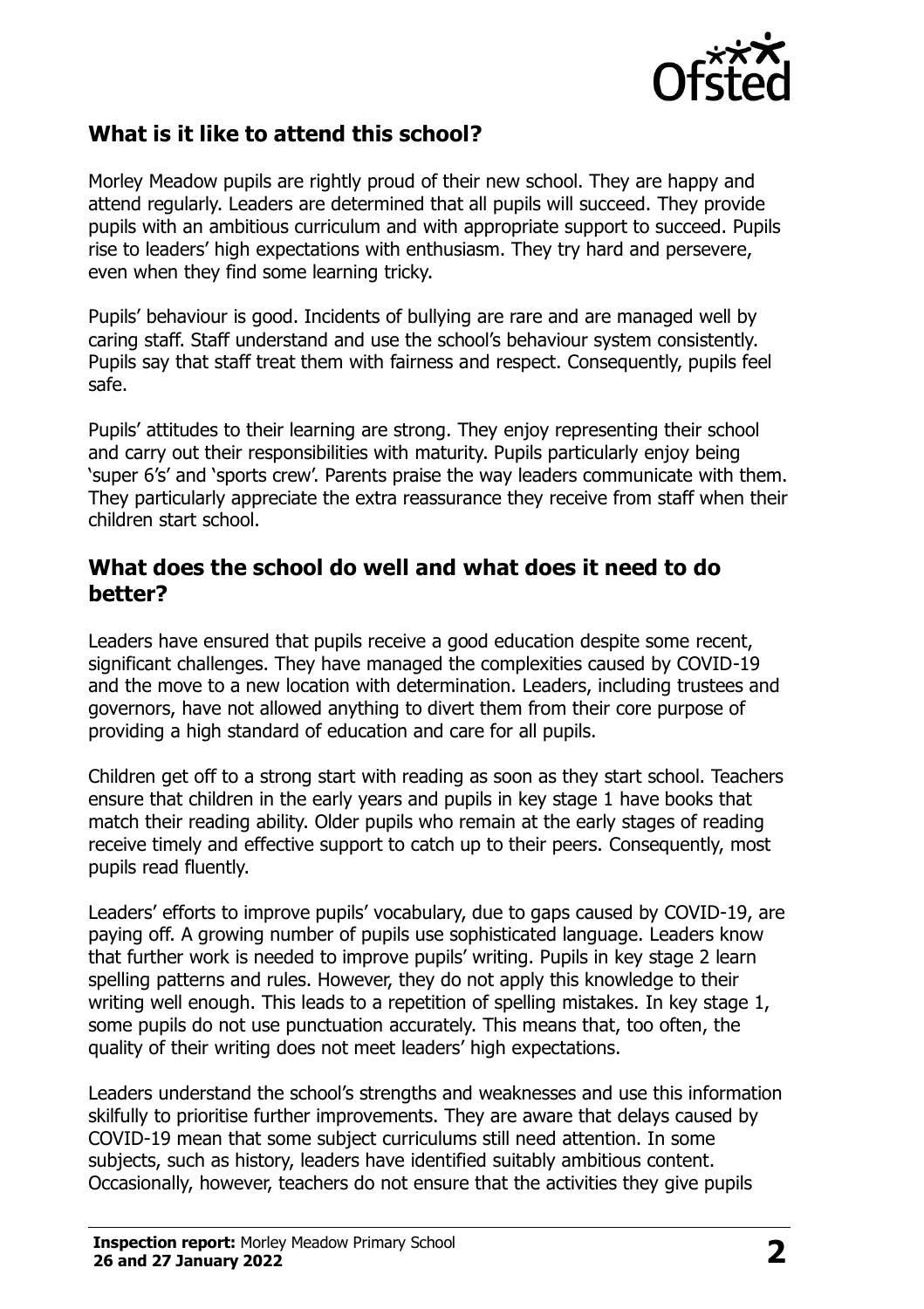

meet leaders' high curriculum ambitions. This results in pupils gaining a superficial, rather than deep, understanding of some important historical knowledge.

From early years to Year 6, leaders have sequenced the mathematics and art and design curriculums well. Leaders ensure that pupils are equipped with the prior knowledge needed to be successful. Most teachers use assessment effectively. For example, in art and design, teachers make timely checks to ensure that pupils remember important knowledge, such as the work of great artists. Pupils speak about this with confidence and conviction.

When learning is matched well to pupils' needs, such as in mathematics, they achieve success. However, in the Reception class, staff have not used their assessments to make suitable adaptations to the curriculum. This means that some children do not get the help they need to develop their personal, social and emotional and communication and language skills. Leaders know this and are considering ways to tackle these inconsistencies.

Leaders identify pupils' additional needs quickly and liaise with professional agencies effectively. Teachers take pupils' individual starting points into account when adjusting the curriculum to meet pupils' needs. They adapt the curriculum appropriately, without lowering their expectations. Pupils enjoy an inspiring curriculum that is well matched to their precise needs. They say they find their work 'just right'. Consequently, pupils with special educational needs and/or disabilities flourish.

Pupils learn many aspects of the personal, social and health education curriculum very well. This helps pupils to make informed choices about staying safe and being healthy. In lessons, pupils listen carefully and collaborate well. Poor behaviour does not prevent pupils' learning. They show kindness and respect to others who have views that differ from their own.

### **Safeguarding**

The arrangements for safeguarding are effective.

Staff know what to do to keep pupils safe. They supervise pupils effectively and ensure that the new school's learning environment is well organised and secure. Staff have received appropriate training so that they are alert to any signs that a pupil might be at risk of harm. They use the school system effectively to report any concerns. The dangers of radicalisation and extremism are shared with pupils in assemblies and throughout the curriculum. Leaders work effectively with a wide range of agencies to support pupils and their families. Processes and systems for staff recruitment are fit for purpose.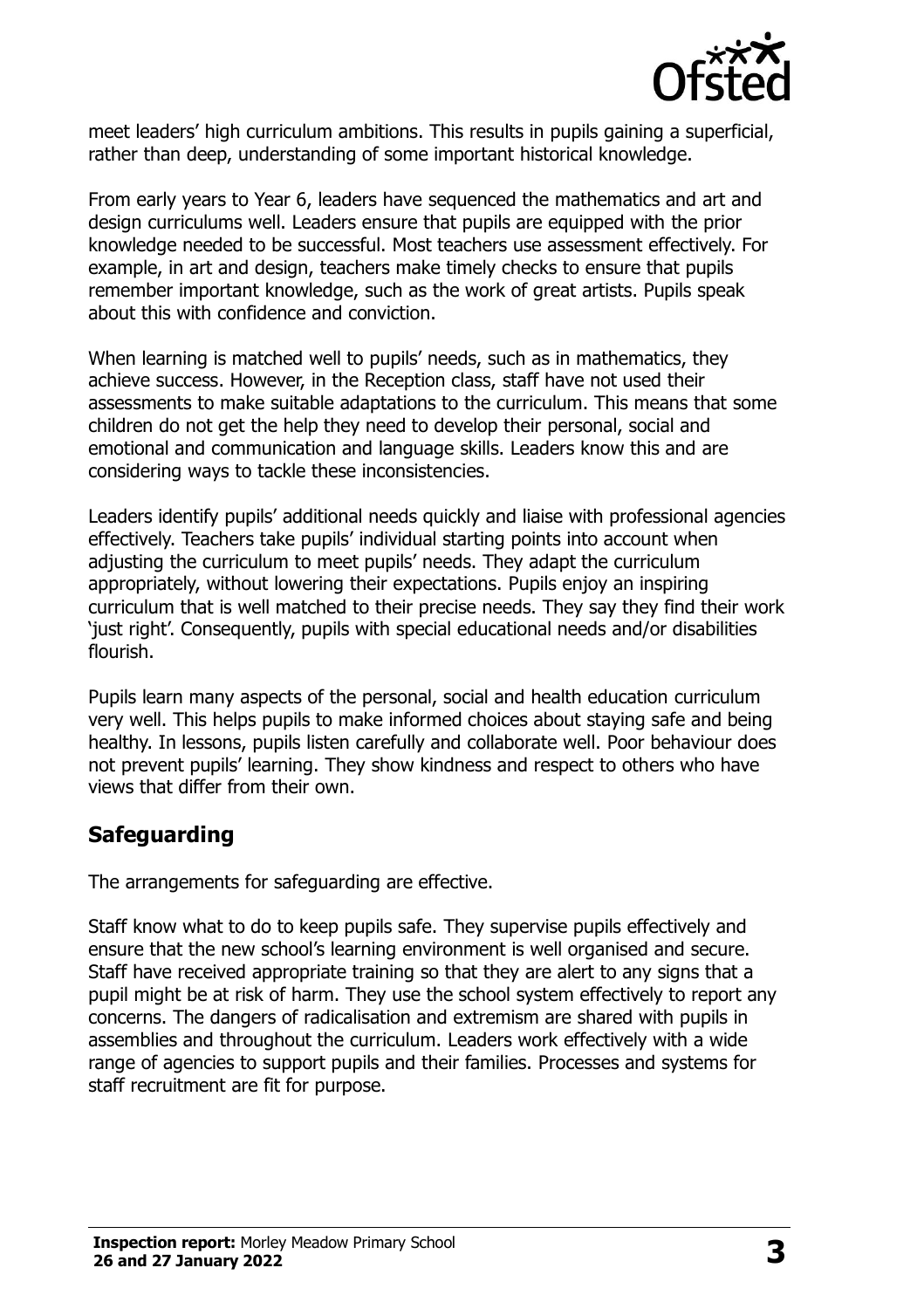

# **What does the school need to do to improve?**

#### **(Information for the school and appropriate authority)**

- The English curriculum is not yet equipping all pupils with the knowledge and skills they need to apply their spelling and punctuation when writing. This means that some pupils go through school with a number of misconceptions. Leaders need to assure themselves that there is a high-quality writing curriculum in place so that pupils learn to spell and punctuate correctly.
- Curriculum leaders, in a minority of subjects, have not ensured that the curriculum is being implemented in line with their high expectations. Consequently, some pupils' knowledge is shallow. Leaders must check that staff are implementing the curriculum with sufficient ambition.
- Leaders are aware of the need to adapt some aspects of the early years curriculum. Currently, some children are not receiving the precise support they need to thrive. Leaders must ensure that the curriculum is adjusted to better meet children's personal, social and emotional development and communication and language needs.

# **How can I feed back my views?**

You can use [Ofsted Parent View](http://parentview.ofsted.gov.uk/) to give Ofsted your opinion on your child's school, or to find out what other parents and carers think. We use information from Ofsted Parent View when deciding which schools to inspect, when to inspect them and as part of their inspection.

The Department for Education has further [guidance](http://www.gov.uk/complain-about-school) on how to complain about a school.

If you are the school and you are not happy with the inspection or the report, you can [complain to Ofsted.](http://www.gov.uk/complain-ofsted-report)

### **Further information**

You can search for [published performance information](http://www.compare-school-performance.service.gov.uk/) about the school.

In the report, '[disadvantaged pupils](http://www.gov.uk/guidance/pupil-premium-information-for-schools-and-alternative-provision-settings)' refers to those pupils who attract government pupil premium funding: pupils claiming free school meals at any point in the last six years and pupils in care or who left care through adoption or another formal route.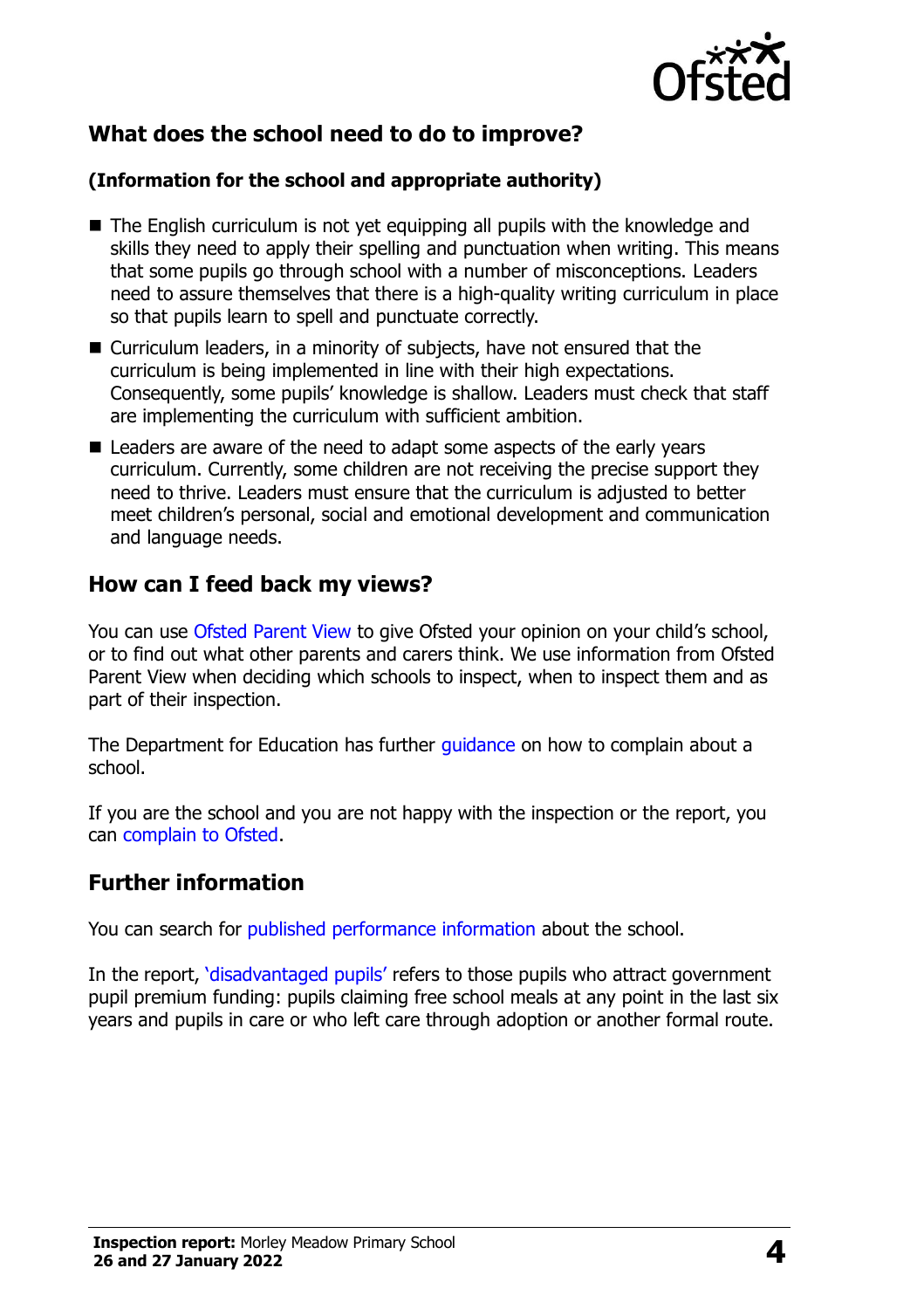

# **School details**

| Unique reference number             | 144933                         |
|-------------------------------------|--------------------------------|
| <b>Local authority</b>              | Plymouth                       |
| <b>Inspection number</b>            | 10212130                       |
| <b>Type of school</b>               | Primary                        |
| <b>School category</b>              | Academy converter              |
| Age range of pupils                 | $4$ to $11$                    |
| <b>Gender of pupils</b>             | Mixed                          |
| Number of pupils on the school roll | 194                            |
| <b>Appropriate authority</b>        | Board of trustees              |
| <b>Chair of trust</b>               | <b>Iain Grafton</b>            |
| <b>Headteacher</b>                  | <b>Claire Duncan</b>           |
| Website                             | www.morleymeadowprimary.org.uk |
| Date of previous inspection         | Not previously inspected       |

# **Information about this school**

- Morley Meadow Primary School opened in September 2021 at a new site. Previously, the school was known as Dunstone Primary School.
- The current headteacher joined the school in September 2020.
- The school joined the Westcountry Schools Trust in September 2017.
- The school does not use any alternative providers.

# **Information about this inspection**

The inspectors carried out this inspection under section 5 of the Education Act 2005.

- This was the first routine inspection the school received since the COVID-19 pandemic began. Inspectors discussed the impact of the pandemic with leaders and have taken that into account in their evaluation of the school.
- Inspectors did deep dives in early reading, mathematics, English and history. This included discussions with subject leaders, lesson visits, looking at examples of work, discussions with teachers, discussions with pupils and listening to pupils read to an adult. Inspectors considered some aspects of the religious education and art and design curriculums.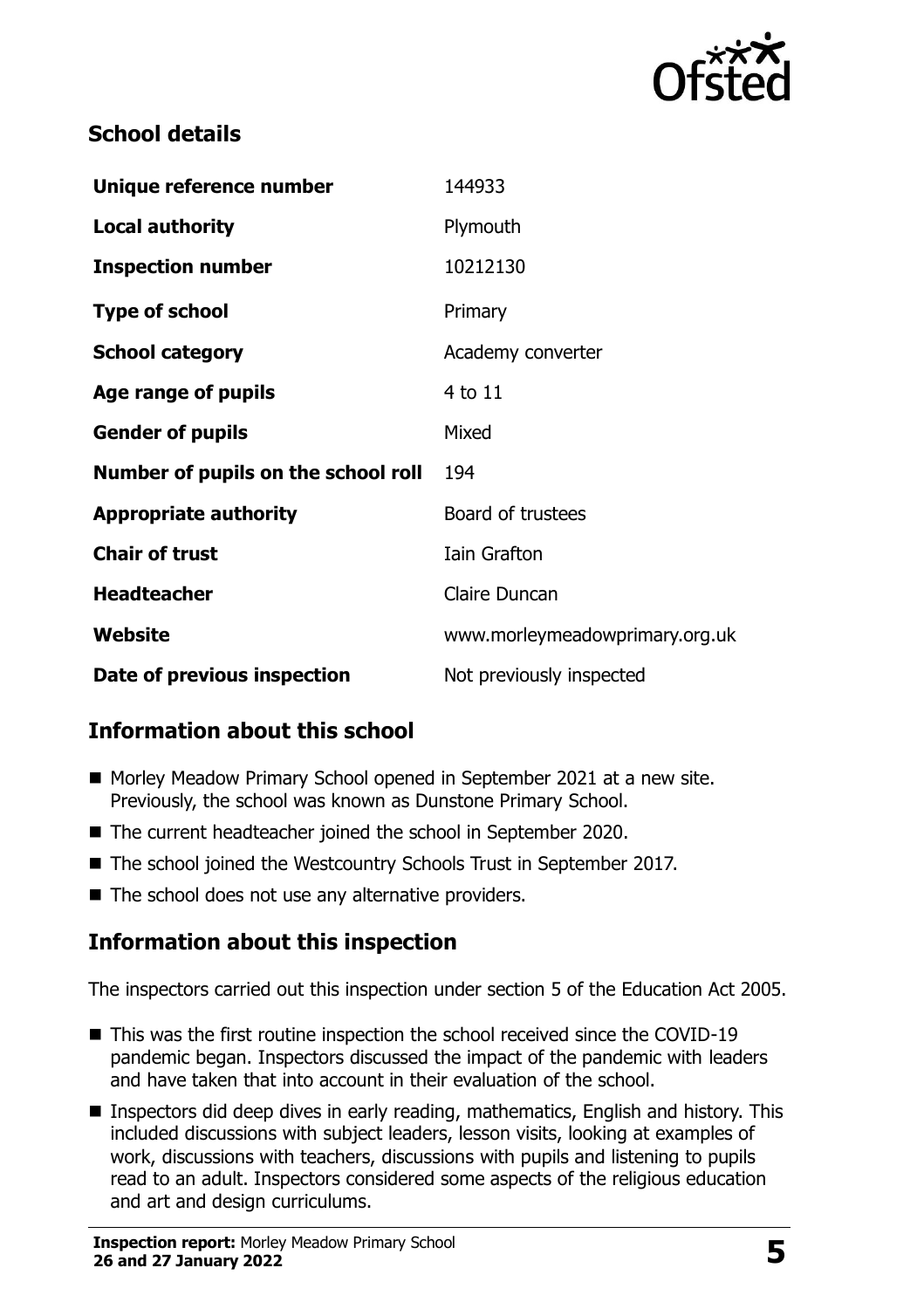

- Inspectors held meetings with the headteacher, deputy headteacher, curriculum leaders, the special educational needs coordinator, staff and governors, including the chair of the local governing body.
- The lead inspector met with the trust's chief executive officer and a director of education. She had a telephone conversation with the deputy chair of trustees.
- Inspectors scrutinised a range of documentation provided by the school, including leaders' self-evaluation, improvement plans and documentation relating to attendance and behaviour.
- Inspectors examined safeguarding records, checked staff's safeguarding knowledge and spoke with pupils. An inspector met with the designated safeguarding lead.
- Inspectors considered 35 responses to the online survey, Ofsted Parent View, and the free-text comments. They also took into consideration responses to the staff and pupil surveys.

#### **Inspection team**

Sue Costello, lead inspector **Her Majesty's Inspector** 

Matthew Shirley **Contract Contract Inspector** Ofsted Inspector